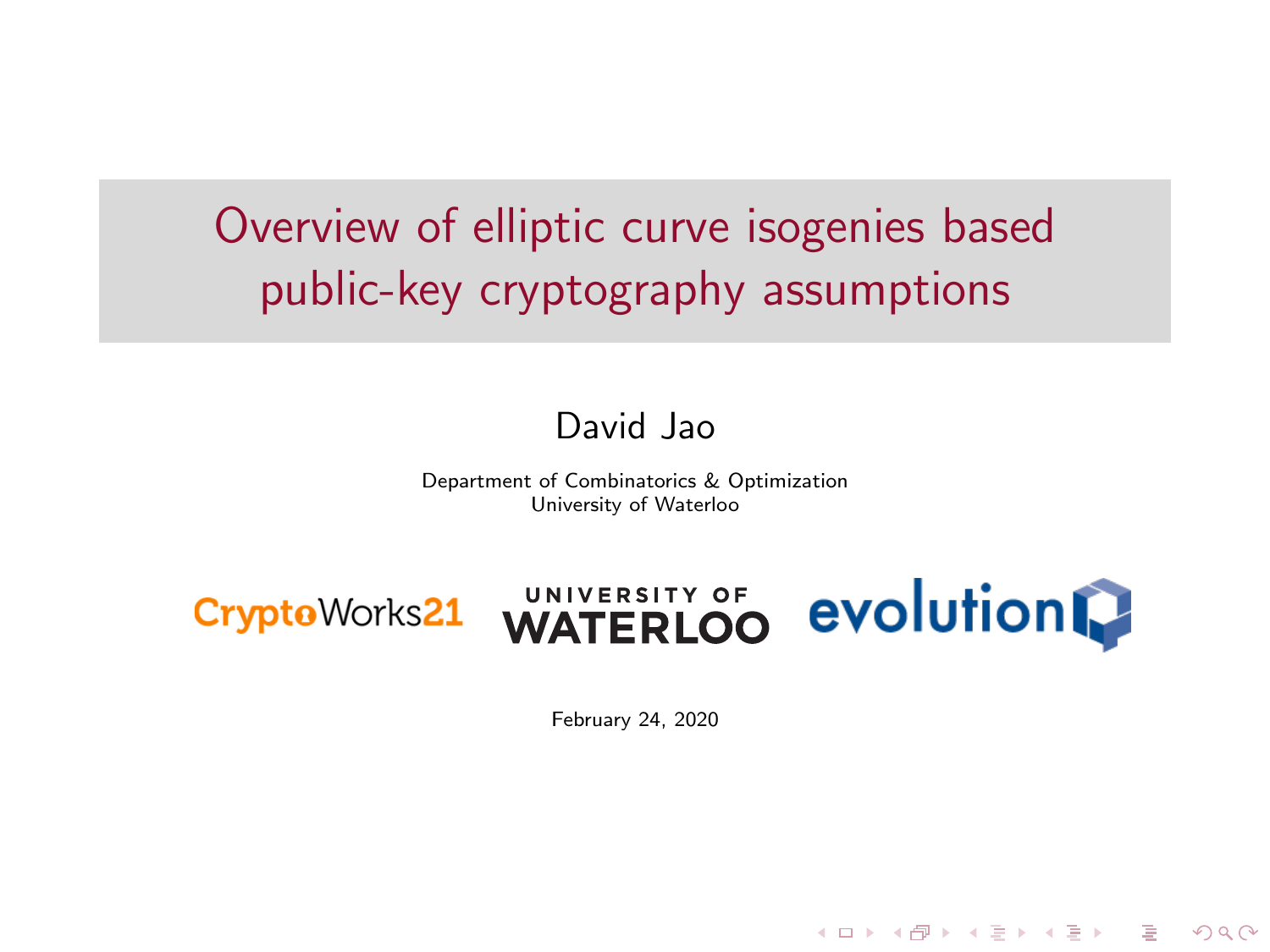## Elliptic curves

#### Definition

An elliptic curve over a field  $F$  is a nonsingular curve  $E$  of the form

$$
E: y^2 = x^3 + ax + b,
$$

for fixed constants  $a, b \in F$ .

The set of projective points on an elliptic curve forms a group, with identity  $\infty = [0:1:0]$ .



 $4$  ロ )  $4$  何 )  $4$  ミ )  $4$   $3$   $\rightarrow$ 

 $2Q$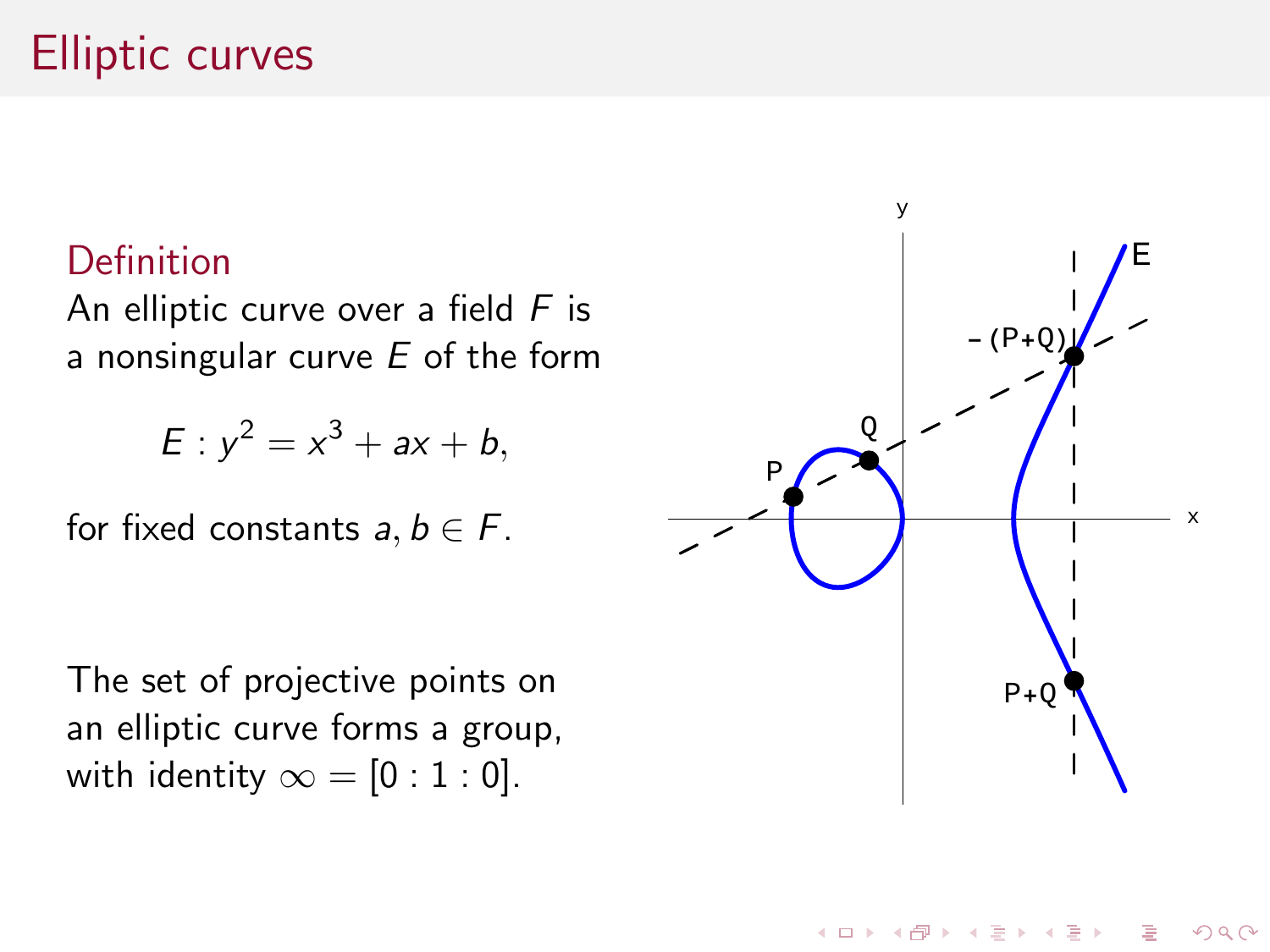#### **Isogenies**

#### Definition

An isogeny is a morphism  $\phi$  of algebraic varieties between two elliptic curves, such that  $\phi$  is a group homomorphism.

Concretely:

$$
\phi: E \to E'
$$
  
\n
$$
\phi(x, y) = (\phi_x(x, y), \phi_y(x, y))
$$
  
\n
$$
\phi_x(x, y) = \frac{f_1(x, y)}{f_2(x, y)}
$$
  
\n
$$
\phi_y(x, y) = \frac{g_1(x, y)}{g_2(x, y)}
$$

**KOD KARD KED KED E VOOR** 

where  $f_1, f_2, g_1$ , and  $g_2$  are all polynomials. The degree of an isogeny is its degree as an algebraic map.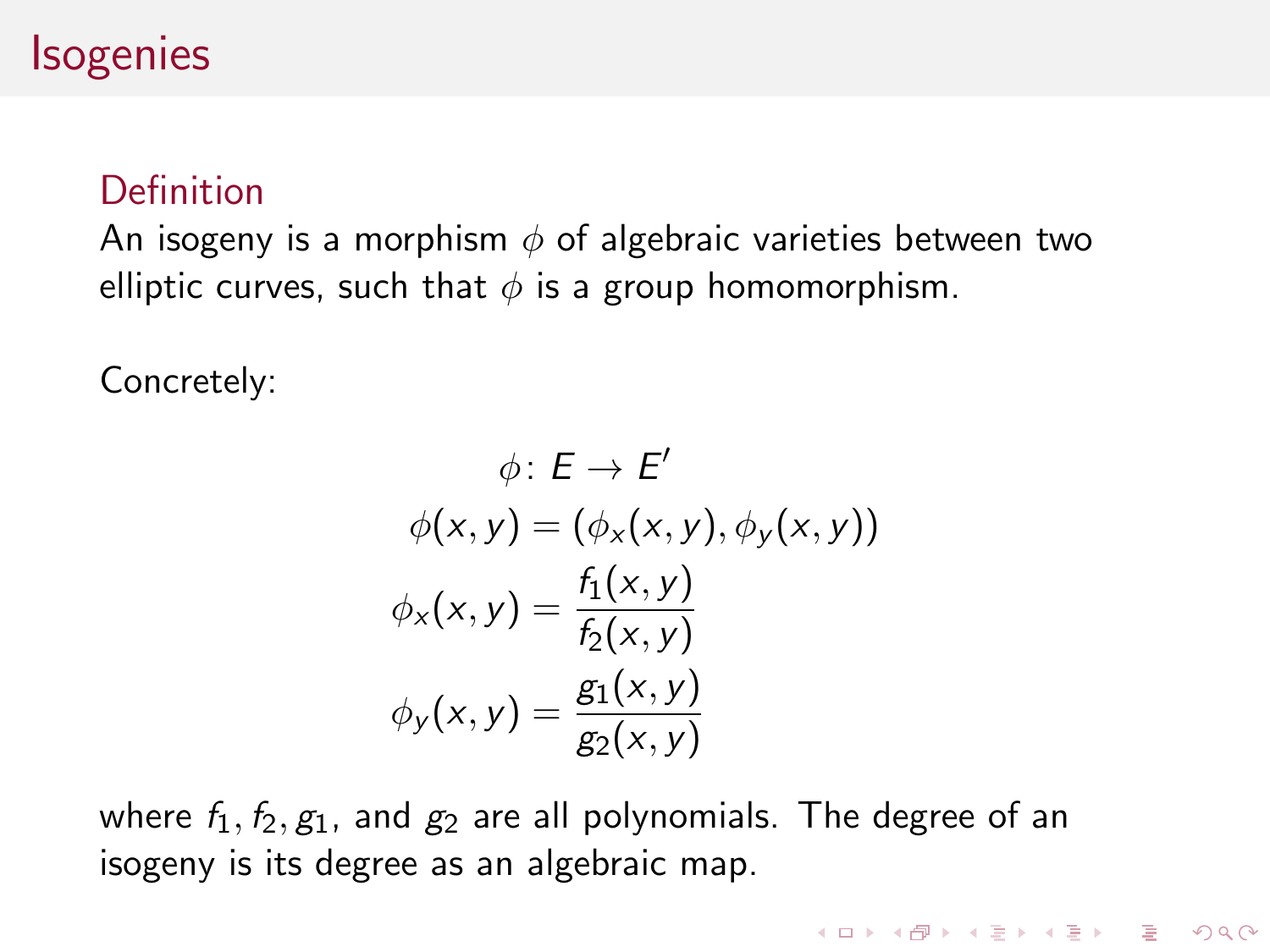Hash functions

CGL: Charles, Goren, Lauter (<https://ia.cr/2006/021>).

Public-key cryptosystems

- CRS: Couveignes (<http://ia.cr/2006/291>), Rostovstev and Stolbunov (<http://ia.cr/2006/145>).
- SIDH: Supersingular Isogeny Diffie-Hellman Jao and De Feo (<http://ia.cr/2011/506>).
- CSIDH: Commutative SIDH Castryck, Lange, Martindale, Panny, Renes (<http://ia.cr/2018/383>).

**KORKAR KERKER DRAM**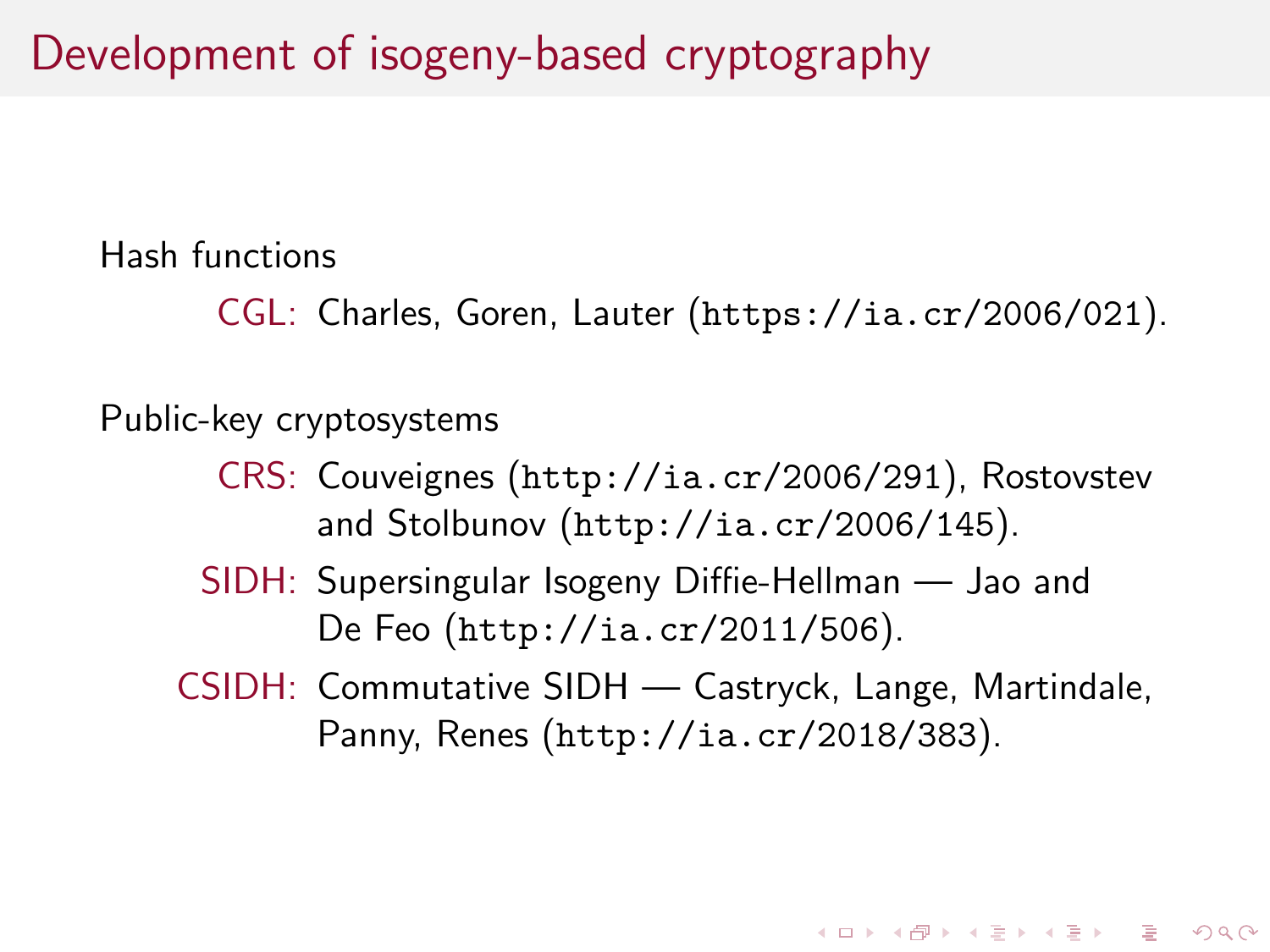## Diagram of isogeny-based public-key cryptosystems

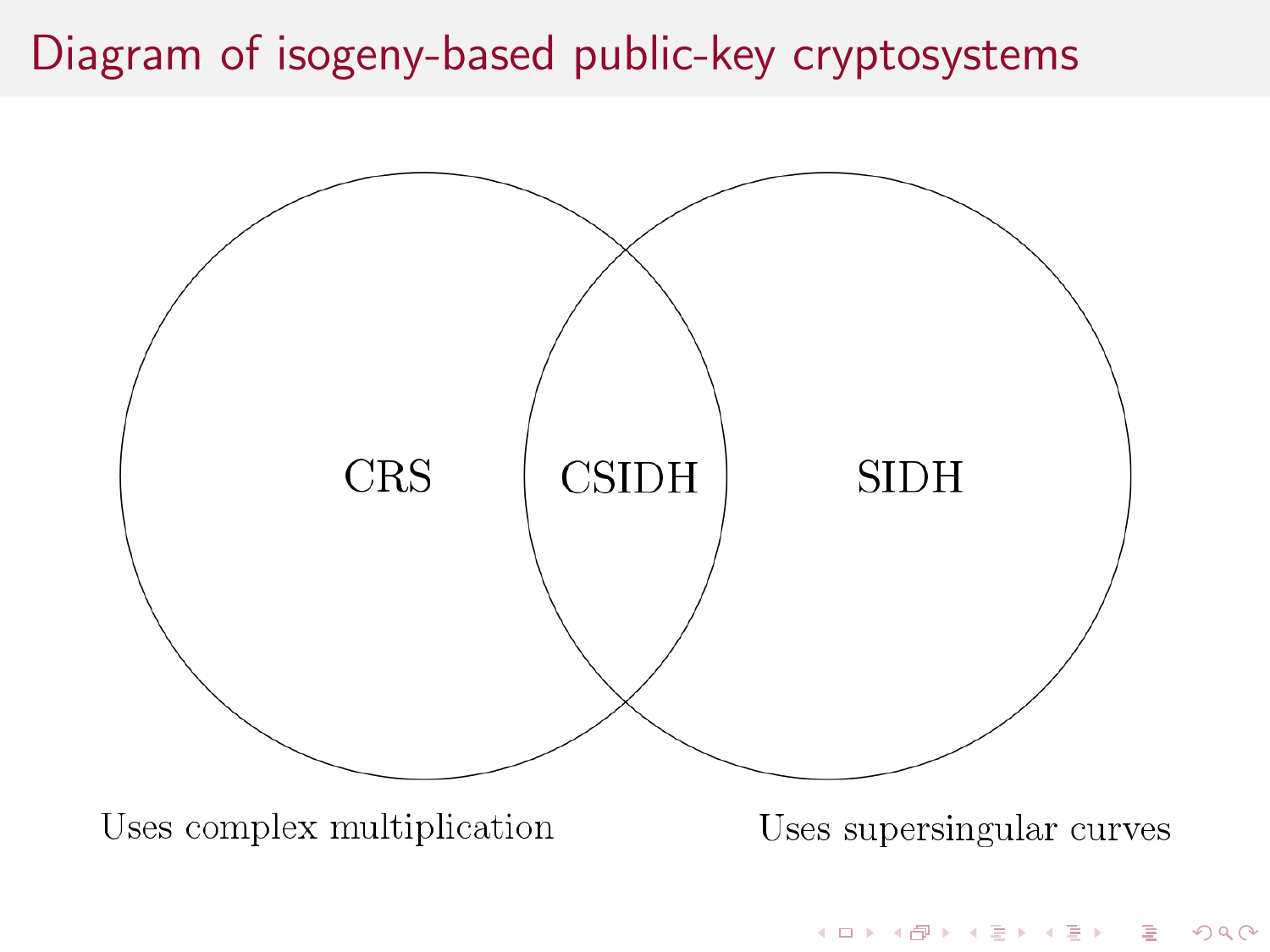Every isogeny is a group homomorphism and thus has a kernel

$$
\ker \phi = \{ P \in E : \phi(P) = \infty \}.
$$

Given an elliptic curve E and a finite subgroup  $K$  of E, one can show that there exists a unique (up to isomorphism) separable isogeny  $\phi_K : E \to E/K$  such that ker  $\phi_K = K$  and deg  $\phi_K = |K|$ .

**KORKAR KERKER DRAM** 

Vélu's formulas (1971) give an explicit construction of  $\phi_K$ .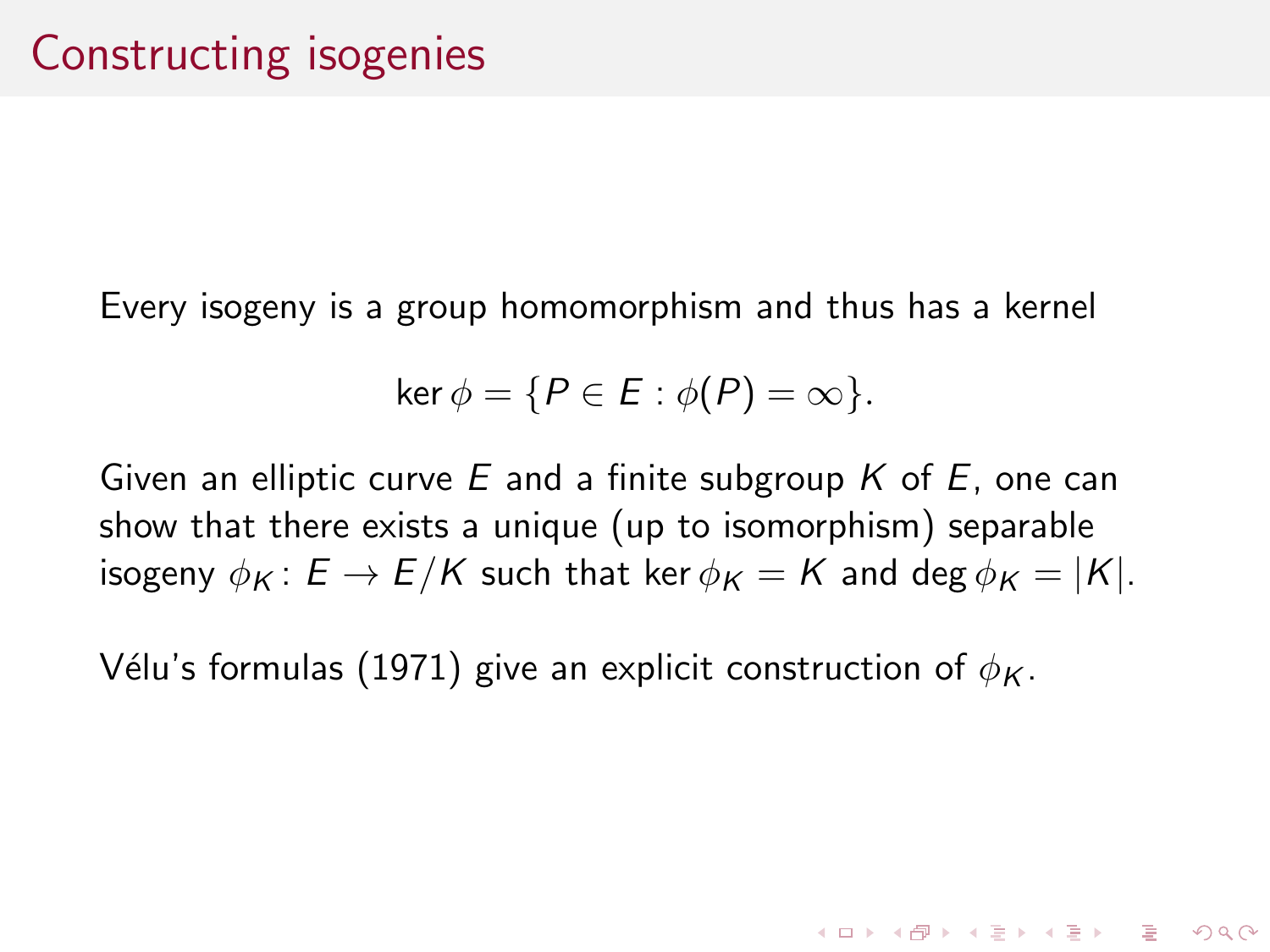### Isogenies of degree 2

• Let 
$$
E: y^2 = x^3 + ax + b
$$
.

- ► Suppose  $K = \{ \infty, P \}$ . Then  $P + P = \infty$ , so  $P = (x_P, 0)$  with  $x_P^3 + ax_P + b = 0.$
- $\triangleright$  We have

$$
E/K: y^{2} = x^{3} + (a - 5(3x_{P}^{2} + a))x + (b - 7x_{P}(3x_{P}^{2} + a))
$$
  

$$
\phi_{K}(x, y) = \left(x + \frac{3x_{P}^{2} + a}{x - x_{P}}, y - \frac{y(3x_{P}^{2} + a)}{(x - x_{P})^{2}}\right)
$$

K ロ ▶ K @ ▶ K 할 ▶ K 할 ▶ | 할 | © 9 Q @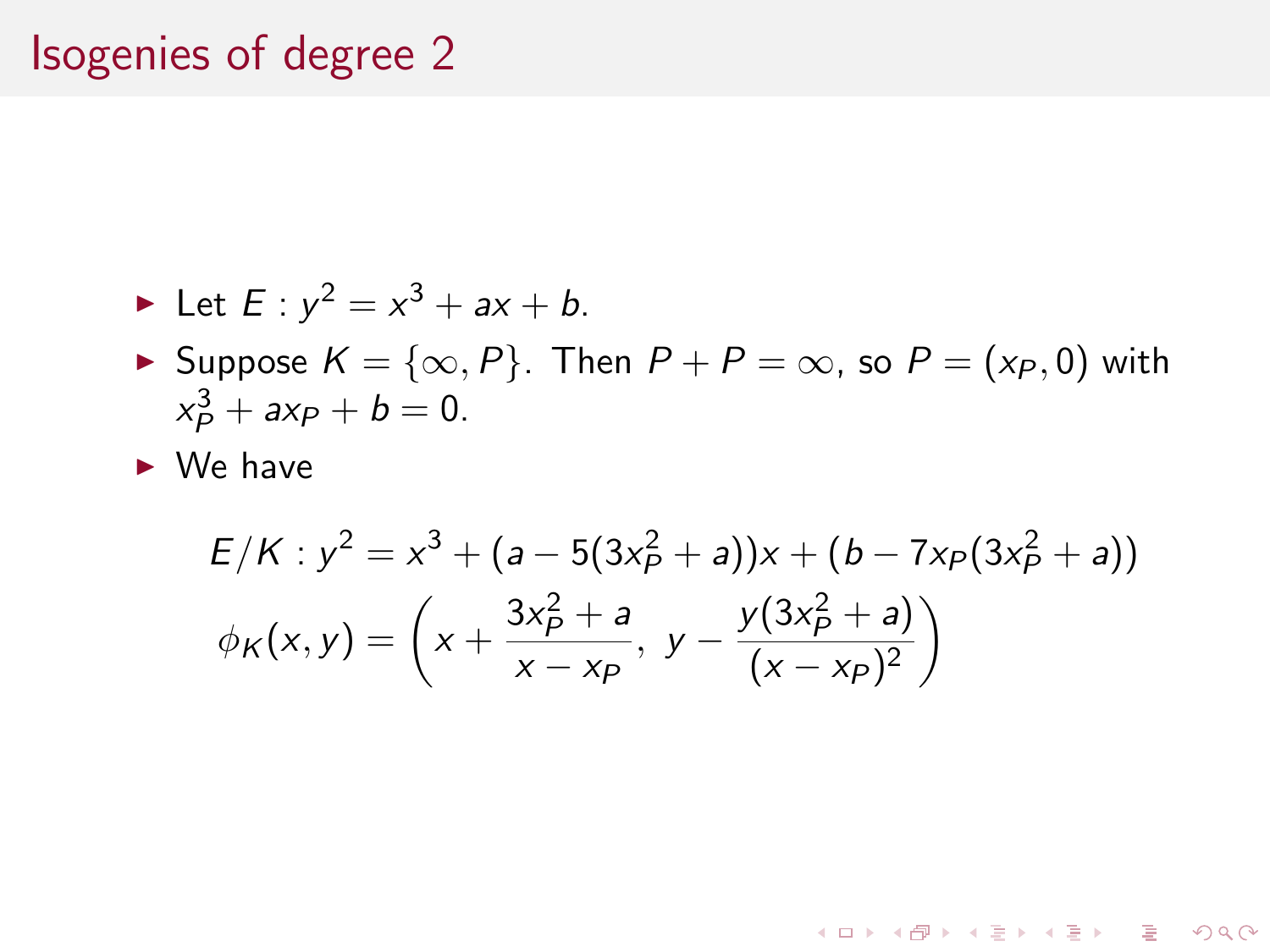#### Isogenies of degree 3

• Let 
$$
E: y^2 = x^3 + ax + b
$$
.

► Suppose  $K = \{\infty, P, -P\}$ . Then  $P = (x_P, y_P)$  with  $3x_P^4 + 6ax_P^2 - a^2 + 12bx_P = 0$  and  $y_P^2 = x_P^3 + ax_P + b$ .

 $\triangleright$  We have

$$
E/K: y^{2} = x^{3} + (a - 10(3x_{P}^{2} + a))x + (b - 28y_{P}^{2} - 14xp(3x_{P}^{2} + a))
$$
  

$$
\phi_{K}(x, y) = \left(x + \frac{2(3x_{P}^{2} + a)}{x - xp} + \frac{4y_{P}^{2}}{(x - xp)^{2}}, \frac{8yy_{P}^{2}}{(x - xp)^{3}} - \frac{2y(3x_{P} + a)}{(x - xp)^{2}}\right)
$$

KEE KARE KEE KE WAN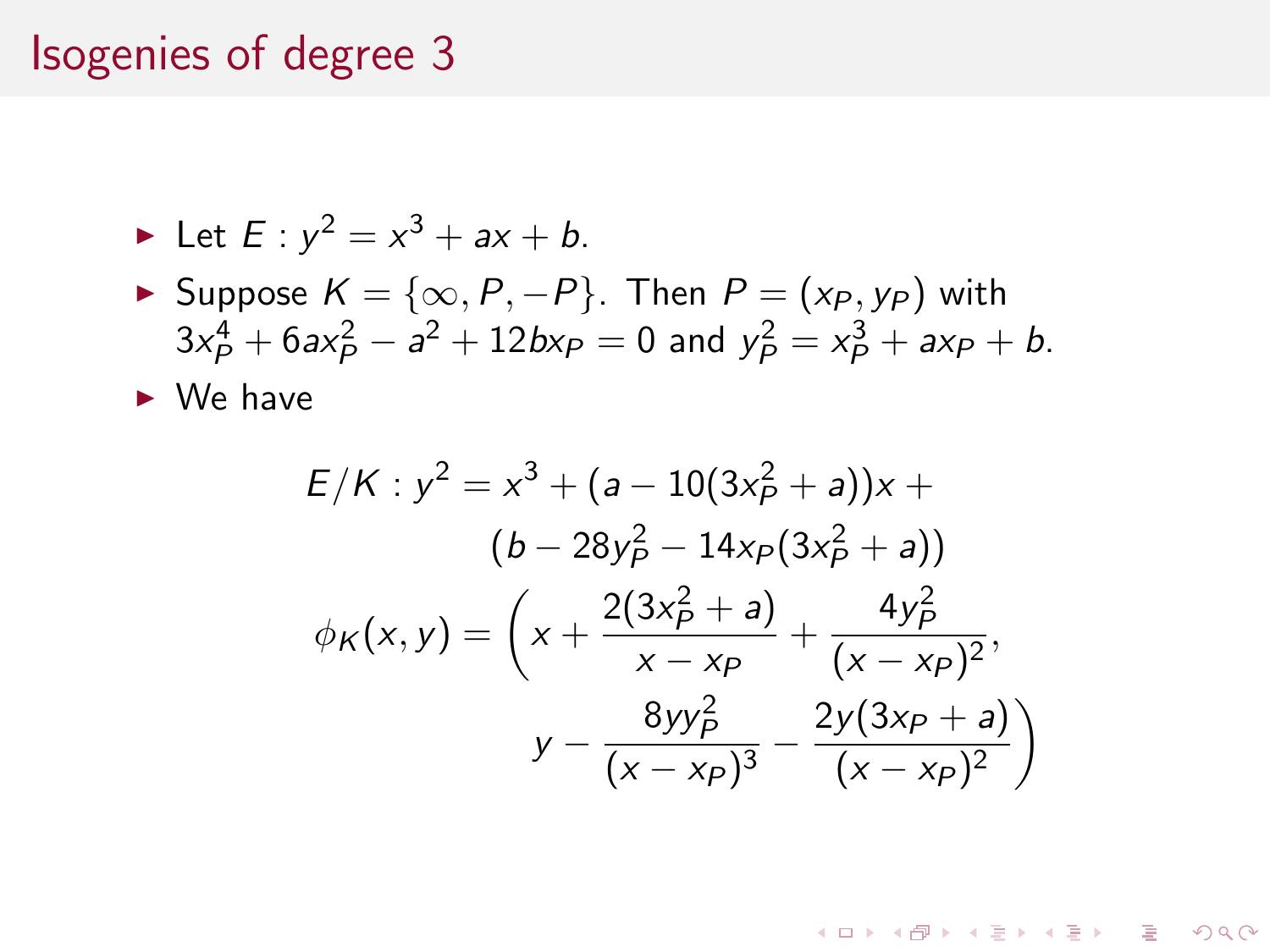# Isogenies of degree 2<sup>e</sup> in SIDH

- Evaluating an isogeny of degree  $d$  using Vélu's formulas directly takes  $O(d)$  operations, too slow when d is large.
- Instead, we use isogenies of prime power degree, and evaluate them step by step.
- ► Suppose  $K \cong \mathbb{Z}/2^e\mathbb{Z}$ . Then the subgroup tower

$$
0\subset \mathbb{Z}/2\mathbb{Z}\subset \mathbb{Z}/4\mathbb{Z}\subset \cdots \subset \mathbb{Z}/2^e\mathbb{Z}
$$

allows us to factor  $\phi_K : E \to E/K$  into the composition of isogenies

$$
E \to E/(\mathbb{Z}/2\mathbb{Z}) \to E/(\mathbb{Z}/4\mathbb{Z}) \to \cdots \to E/(\mathbb{Z}/2^e\mathbb{Z})
$$

- $\triangleright$  Each individual isogeny has degree 2 and is easy to compute.
- The composition of all the isogenies is  $\phi_K$ , of degree  $2^e$ .
- A similar trick works for any prime power  $\ell^e$  where  $\ell$  is small.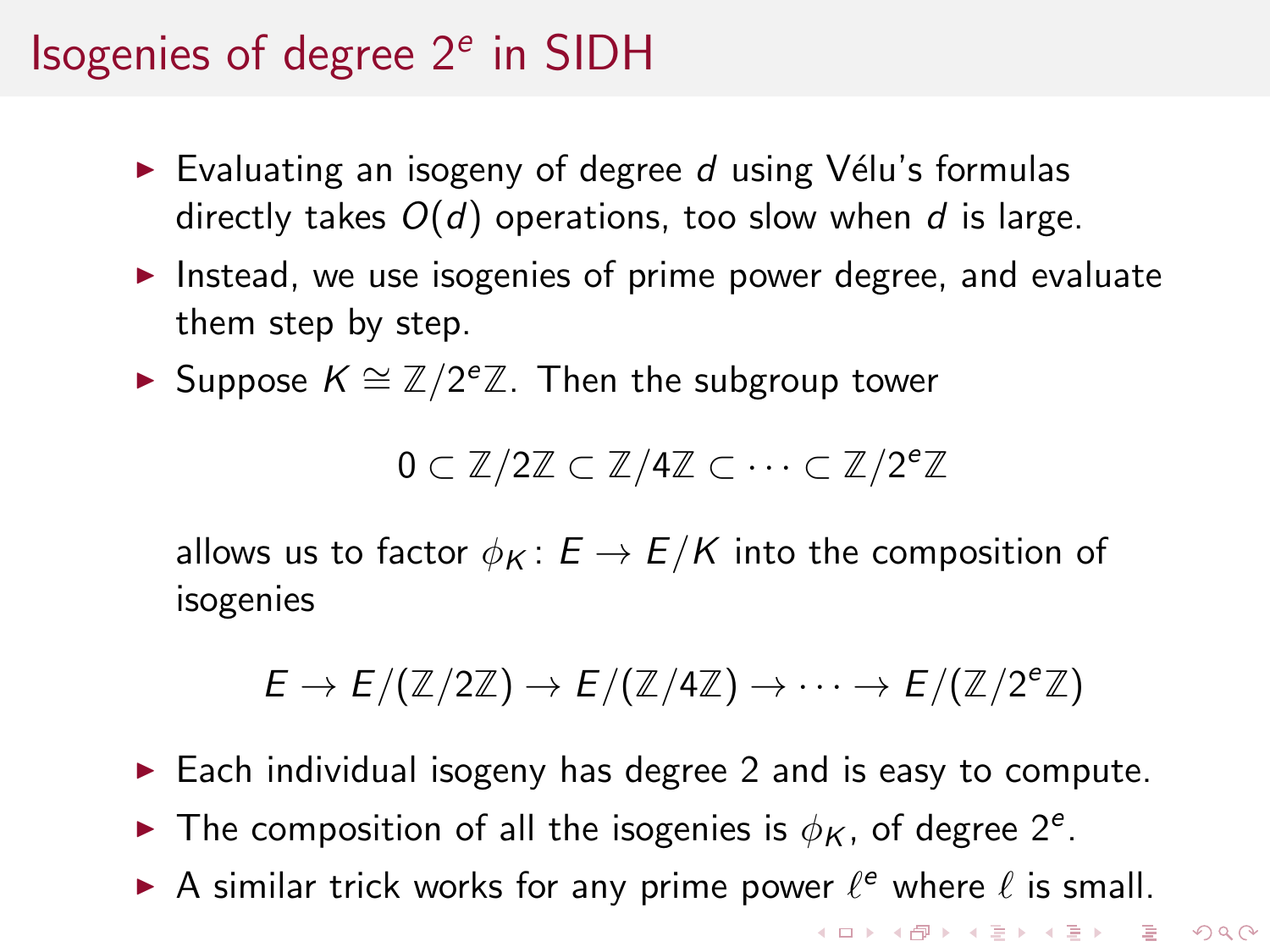#### <span id="page-9-0"></span>SIDH overview

- 1. Public parameters: Supersingular elliptic curve  $E$  over  $\mathbb{F}_{p^2}.$
- 2. Alice chooses a kernel  $A\subset E(\mathbb{F}_{\rho^2})$  of size 2<sup>e</sup> and sends  $E/A.$
- 3. Bob chooses a kernel  $B\subset E(\mathbb{F}_{p^2})$  of size  $3^f$  and sends  $E/B.$
- 4. The shared secret is

$$
E/\langle A, B\rangle = (E/A)/\phi_A(B) = (E/B)/\phi_B(A).
$$

Diffie-Hellman (DH)

x

 $g \longrightarrow g$ 

 $y \longrightarrow g$ 

g





**KORK EXTERNE PROVIDE** 

SIDH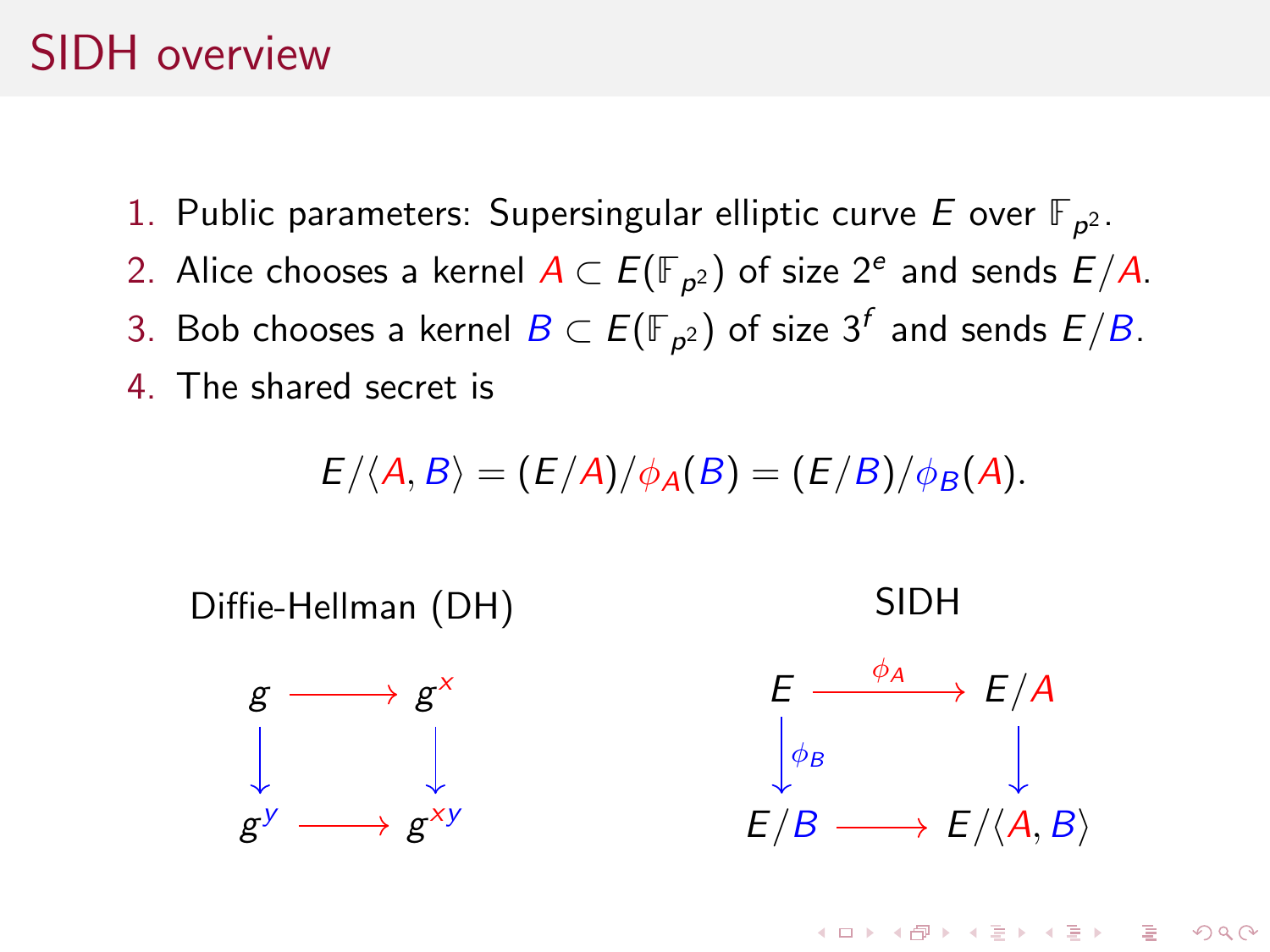#### <span id="page-10-0"></span>**Attacks**

Hard problem: Given  $E$  and  $E/A$ , find  $A$ .

Fastest known (passive) attack is a meet-in-the-middle collision search or claw search on a search space of size deg( $\phi$ ).



More details: Jaques and Schanck (<https://ia.cr/2019/103>[\)](#page-0-0)

 $299$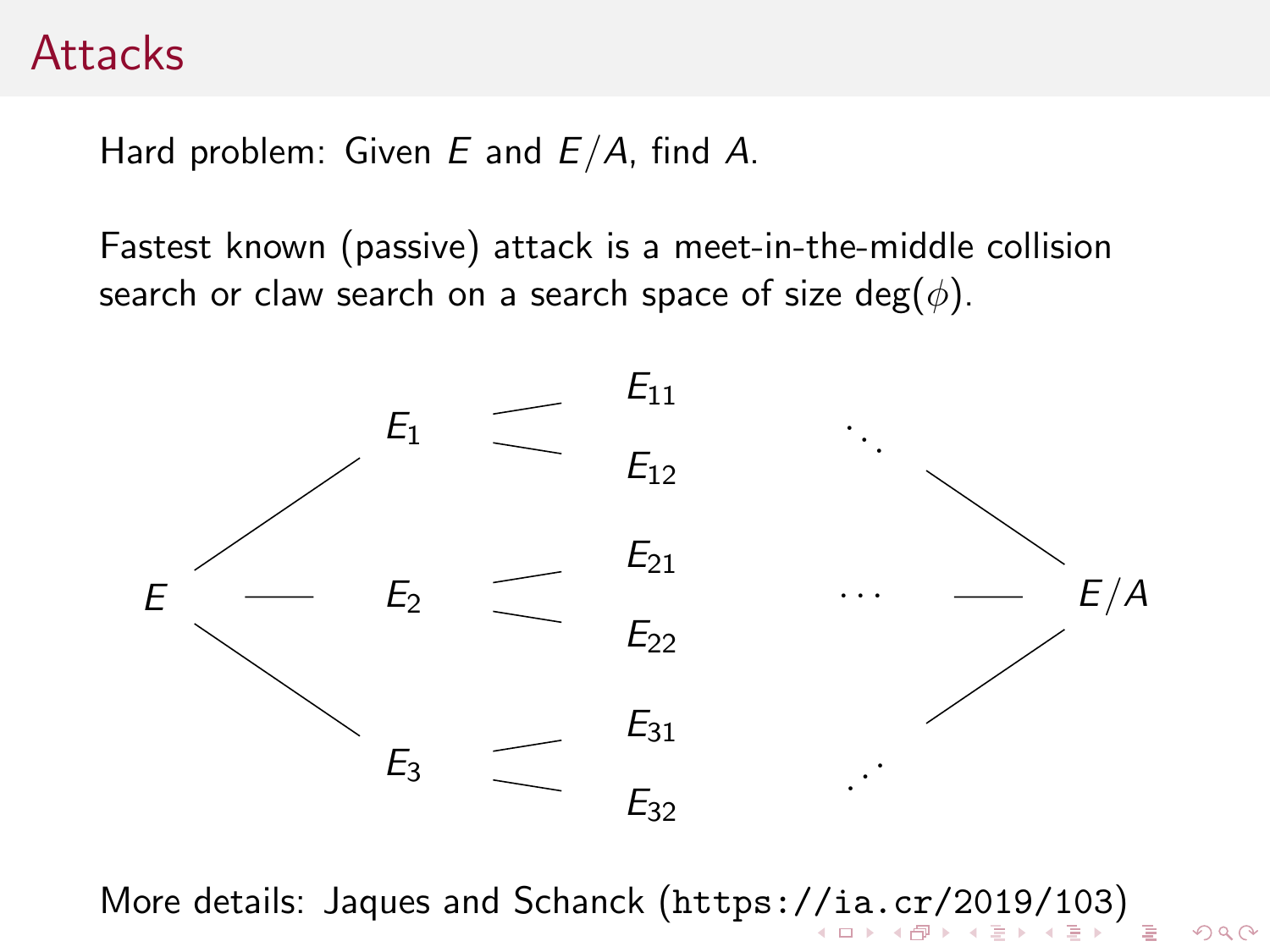## <span id="page-11-0"></span>Complex multiplication action

For an ordinary elliptic curve  $E/\mathbb{F}_p$ , there is a free and transitive group action

$$
*\colon\thinspace \mathsf{Cl}(\mathsf{End}(E))\times \mathcal{ELC}(\mathbb{F}_p)\to \mathcal{ELC}(\mathbb{F}_p)
$$

where

- $\blacktriangleright$  End(E) is the ring of endomorphisms of E
- $\triangleright$  Cl(End(E)) denotes the ideal class group of End(E)
- $\triangleright$   $\mathcal{ELL}(\mathbb{F}_{p})$  is the set of isomorphism classes of elliptic curves over  $\mathbb{F}_p$  with endomorphism ring isomorphic to  $\text{End}(E)$ defined by

$$
[\mathfrak{a}] * E = E / \ker \mathfrak{a} = E / \{P \in E : \forall \phi \in \mathfrak{a}, \phi(P) = \infty\}
$$

$$
= E / \bigcap_{\phi \in \mathfrak{a}} \ker \phi.
$$

**K ロ X (日) X 제공 X 제공 X 기능 및 10 이익(예)**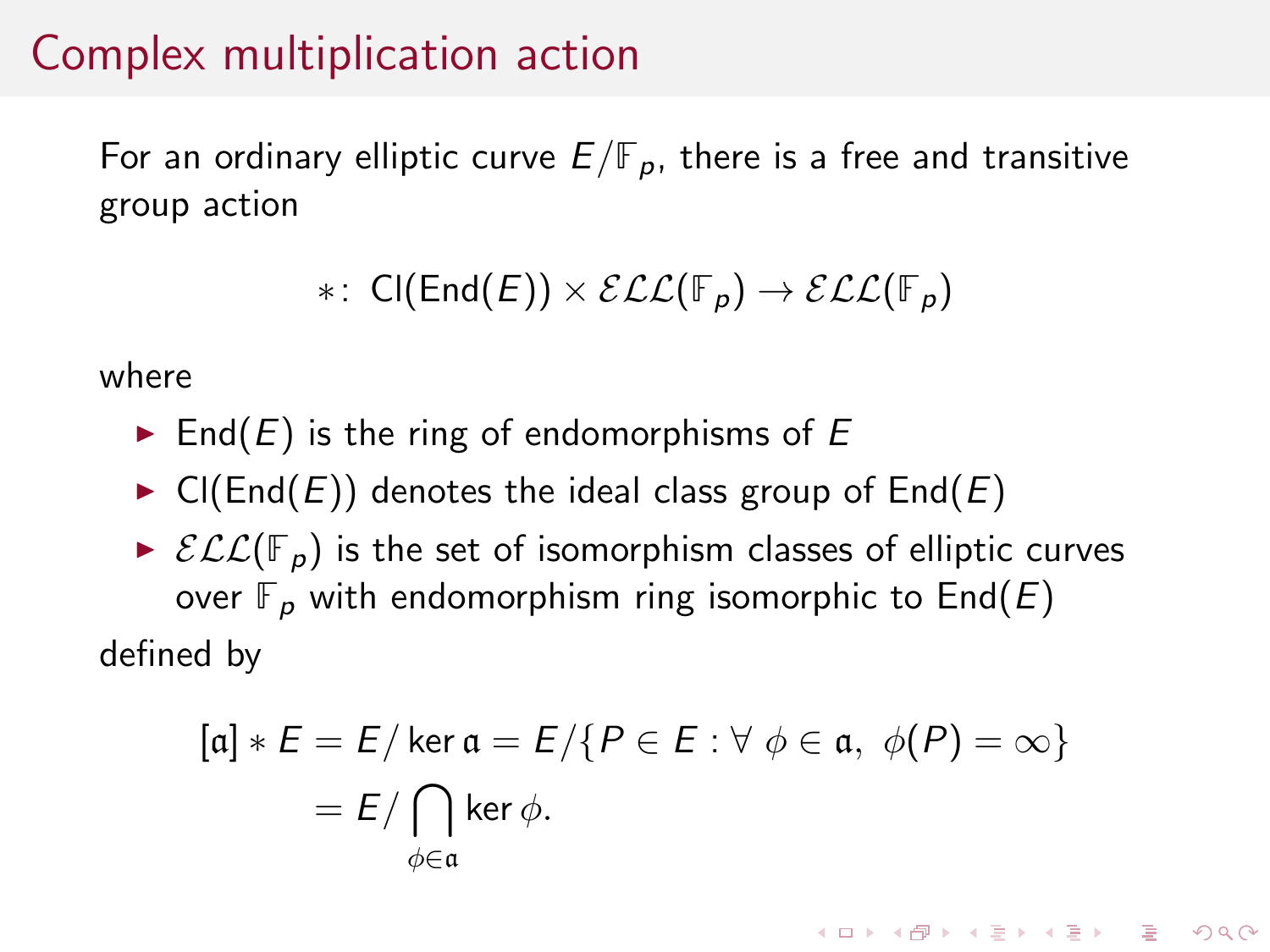## Couveignes-Rostovstev-Stolbunov (CRS)

Public parameters: Ordinary elliptic curve  $E/\mathbb{F}_p$  and complex multiplication action ∗:  $\text{Cl}(\text{End}(E)) \times \mathcal{ELL}(\mathbb{F}_p) \to \mathcal{ELL}(\mathbb{F}_p)$ .

- 1. Alice chooses a group element  $a \in G$  and sends  $a * E$ .
- 2. Bob chooses a group element  $\mathfrak{b} \in G$  and sends  $\mathfrak{b} * E$ .
- 3. The shared secret is  $(a\mathfrak{b}) * E = \mathfrak{a} * (\mathfrak{b} * E) = \mathfrak{b} * (\mathfrak{a} * E)$ .

$$
\begin{array}{ccc}\nE & \xrightarrow{\phi_{\mathfrak{a}}} & \mathfrak{a} * E \\
\downarrow & & \downarrow \\
\mathfrak{b} * E & \xrightarrow{\mathfrak{a} * \mathfrak{b}} (\mathfrak{a} \mathfrak{b}) * E\n\end{array}
$$

CSIDH uses the same group action, but over a supersingular curve.

**KORK EXTERNE PROVIDE**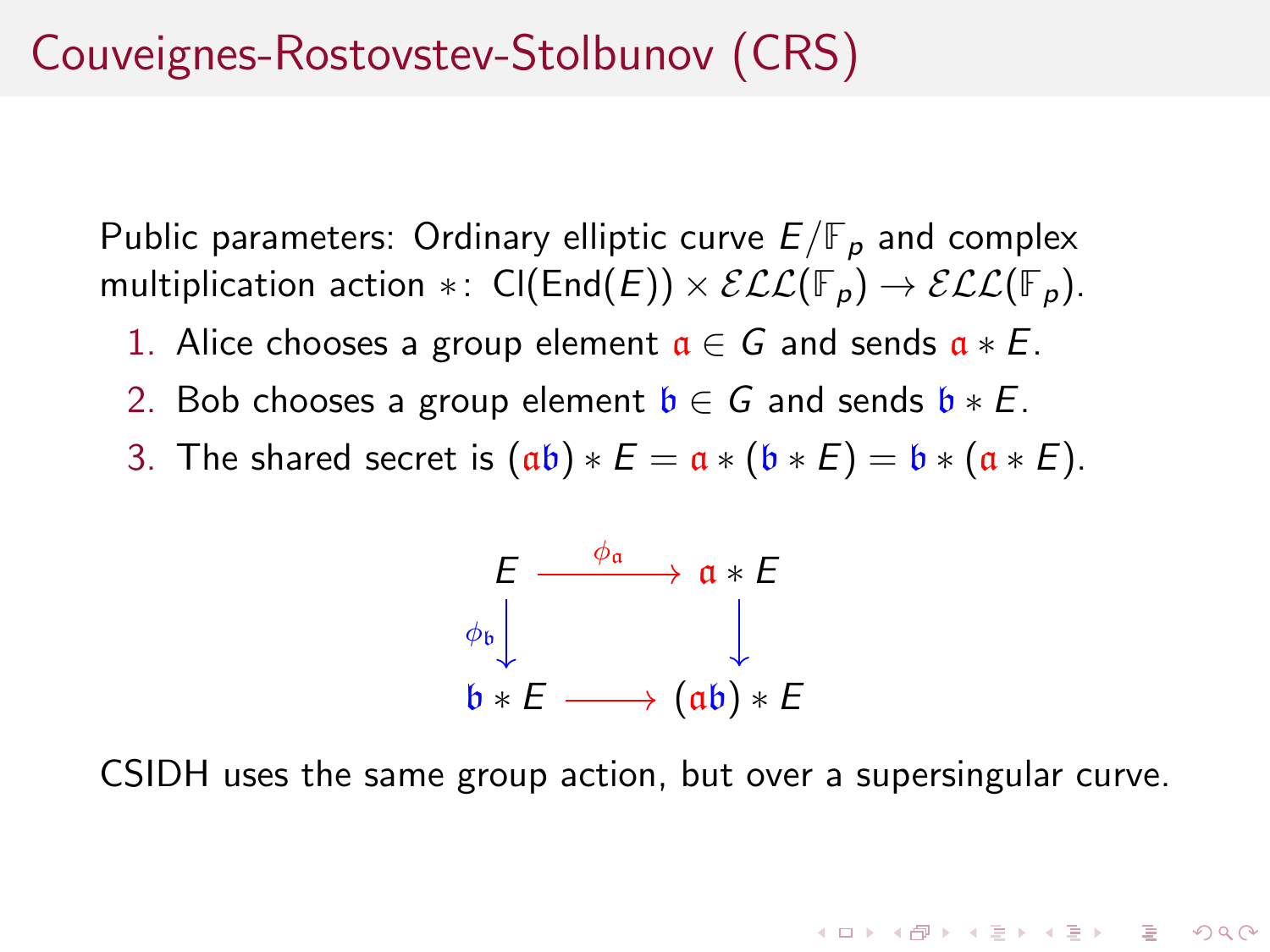#### From isogenies to hidden subgroups

- $\triangleright$  The hard problem in CRS and CSIDH is to compute group action inverses: Given  $G \times X \rightarrow X$  and  $x_0, x_1 \in X$ , find  $\gamma \in G$ such that  $\gamma x_1 = x_0$ .
- ► Let  $\phi\colon \mathbb{Z}/2\to \operatorname{\mathsf{Aut}}(G)$  be given by  $\phi(b)(g)=g^{(-1)^b}.$
- **Consider the function f:** G  $\rtimes_{\phi} \mathbb{Z}/2 \to X$ ,  $f(g, b) = gx_b$ .
- $\triangleright$  Since the group action is free, we have

$$
f(g_1, b_1) = f(g_2, b_2) \iff b_1 = 0, b_2 = 1, \text{ and } g_1^{-1}g_2 = \gamma
$$
  
or  $b_1 = 1, b_2 = 0$ , and  $g_2^{-1}g_1 = \gamma$   
or  $b_1 = b_2$  and  $g_1 = g_2$ 

Hence f hides the subgroup  $\{(0,0),(\gamma,1)\}\subset G\rtimes_{\phi}\mathbb{Z}/2$ .

If we solve the hidden subgroup problem for  $f$ , then we will have found  $\gamma$ .

**KORKAR KERKER EL POLO**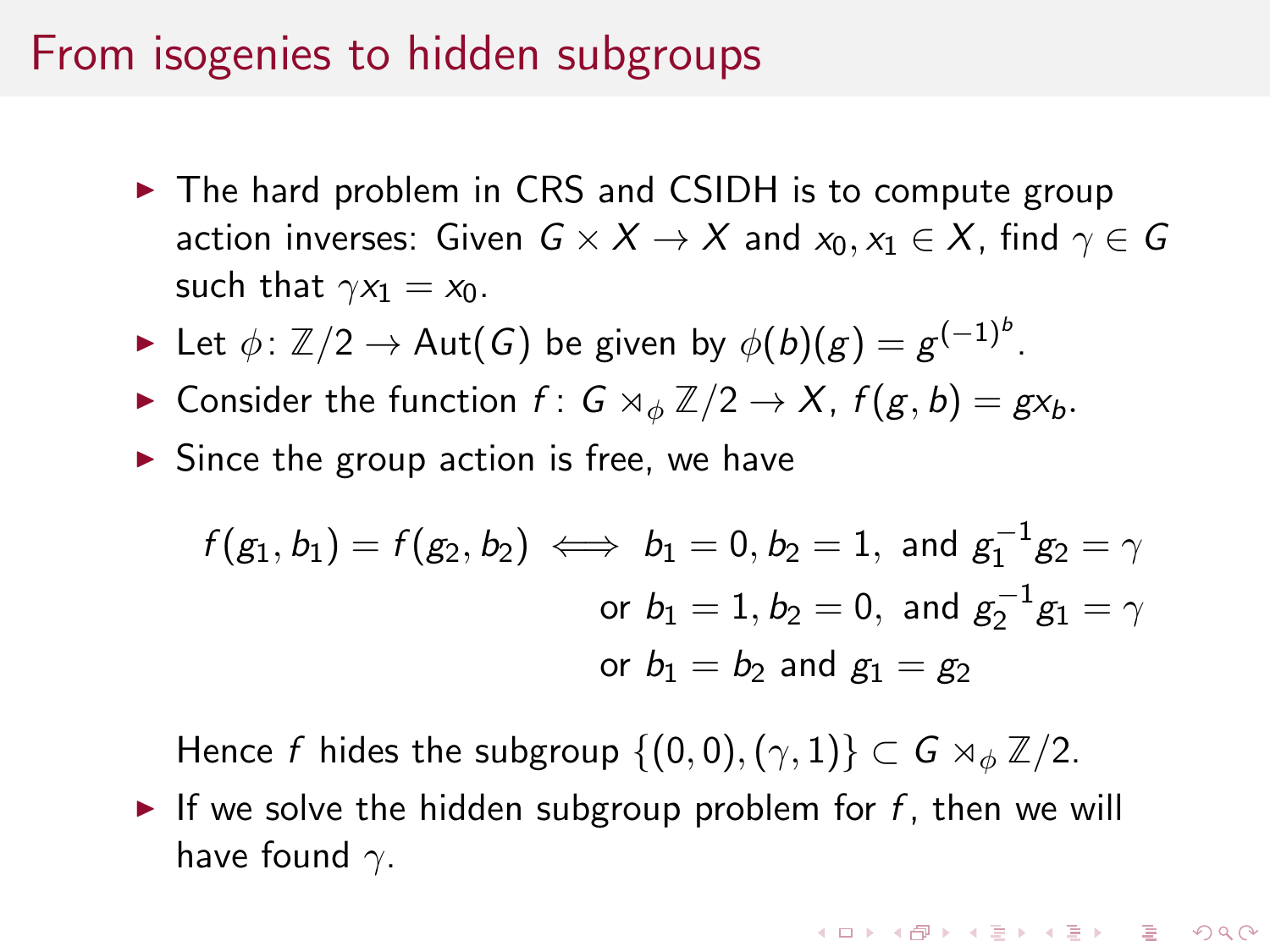## <span id="page-14-0"></span>Dihedral hidden subgroup problem

Reference: Kuperberg, [arXiv:quant-ph/0302112](https://arxiv.org/abs/quant-ph/0302112)

- For simplicity, suppose  $G = \mathbb{Z}/N$  and  $D_N = \mathbb{Z}/N \rtimes \mathbb{Z}/2$ .
- ► Suppose f hides the subgroup  $H = \{(0,0), (\gamma,1)\} \subset D_N$ .
- $\blacktriangleright$  Form the state

$$
\frac{1}{\sqrt{|D_{\sf N}|}}\sum_{d\in D_{\sf N}}\ket{d}\ket{f(d)}
$$

 $\triangleright$  Measure the second register and discard the result to obtain

$$
\frac{1}{\sqrt{|(z,0)H|}}\sum_{d\in(z,0)H}|d\rangle=\frac{1}{\sqrt{2}}(|(z,0)\rangle+|(z+\gamma,1)\rangle
$$

in the first register, for some random coset  $(z, 0)H$ . By abuse of notation, denote this "coset state" by  $|(z, 0)H\rangle$ .

 $\triangleright$  We can generate lots of these coset states, for random cosets. (We have no control over which cosets we obtain.)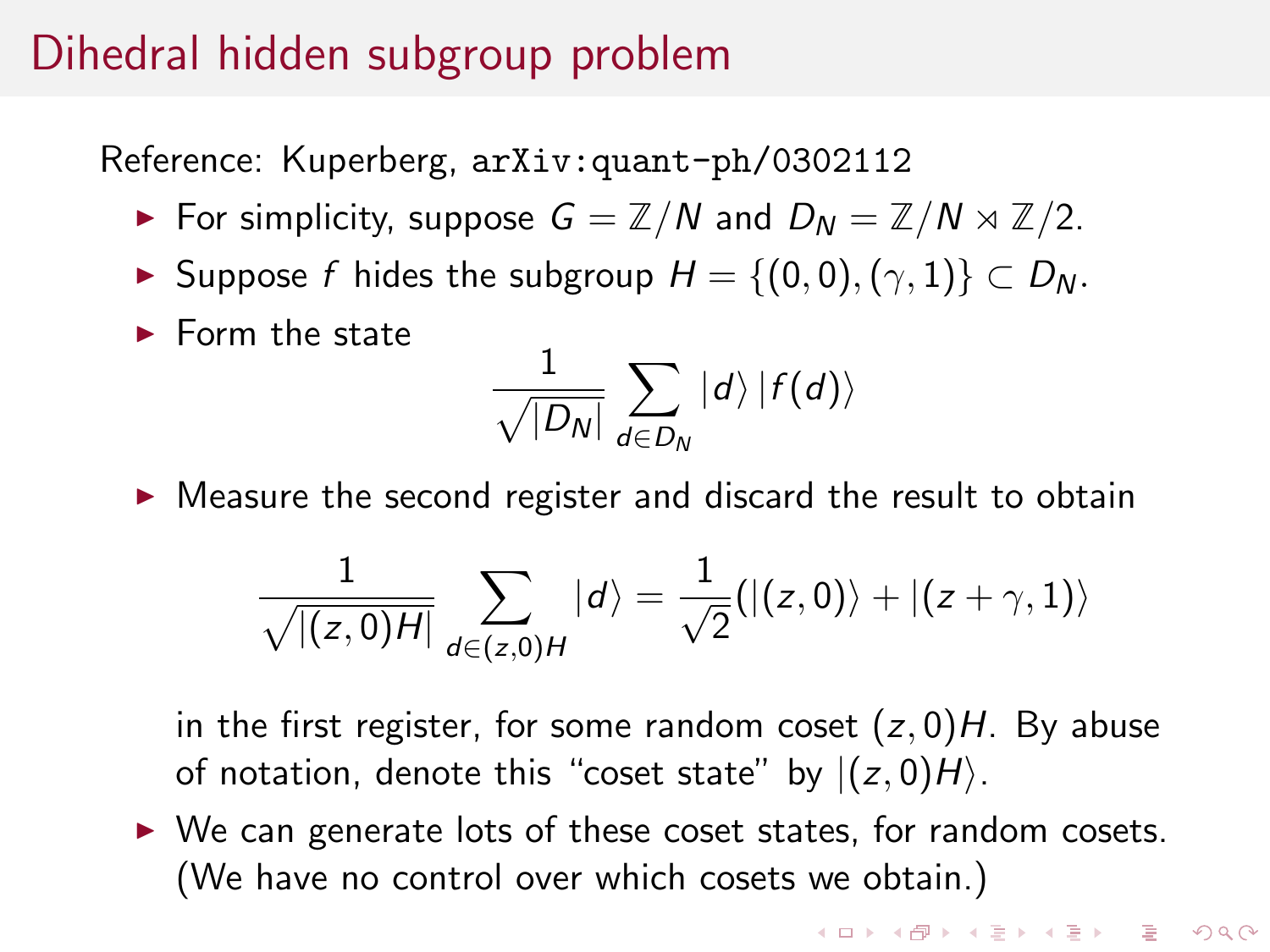#### <span id="page-15-0"></span>Quantum Fourier transform

 $\triangleright$  Apply the quantum Fourier transform to the first coordinate:

$$
\begin{aligned} |(z,0)H\rangle &= \frac{1}{\sqrt{2}}(|(z,0)\rangle + |(z+\gamma,1)\rangle) \\ &\xrightarrow{\text{QFT}} \frac{1}{\sqrt{2N}} \sum_{k \in \mathbb{Z}_N} (\zeta_N^{kz} |(k,0)\rangle + \zeta_N^{k(z+\gamma)} |(k,1)\rangle) \\ &= \frac{1}{\sqrt{N}} \sum_{k \in \mathbb{Z}_N} \zeta_N^{kz} |k\rangle \otimes \frac{1}{\sqrt{2}}(|0\rangle + \zeta_N^{k\gamma} |1\rangle) \end{aligned}
$$

 $\blacktriangleright$  Measure the first register to obtain  $|k\rangle$  for some random k. The second register is

$$
\frac{1}{\sqrt{2}}(\ket{0} + \zeta_{\textbf{N}}^{k\gamma}\ket{1})
$$

Denote this quantum state by  $|\psi_k\rangle$ . We can generate lots of these states for random  $k$ , with no control over  $k$  (but we do know the value of k for each such quan[tu](#page-14-0)[m](#page-16-0) [s](#page-14-0)[tat](#page-15-0)[e](#page-16-0)[\).](#page-0-0)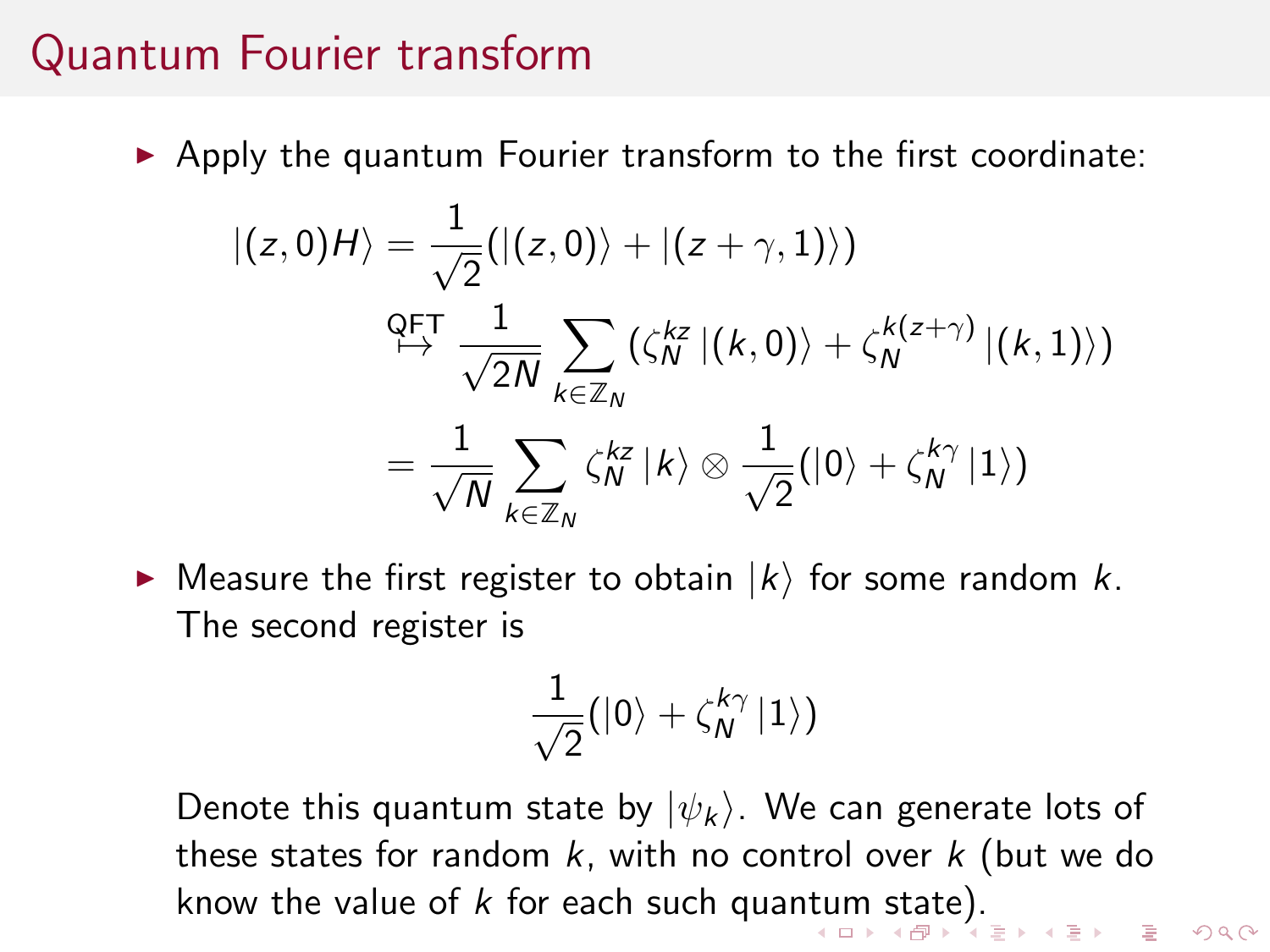## <span id="page-16-0"></span>Overall strategy

We now assume for (further!) simplicity that  $N$  is a power of 2. The strategy is as follows:

 $\blacktriangleright$  If we could construct

$$
|\psi_k\rangle = \frac{1}{\sqrt{2}}(|0\rangle + \zeta_N^{k\gamma} |1\rangle)
$$

**KORKAR KERKER EL POLO** 

for  $k$  of our choice, then (for example) we could find  $|\psi_{N/2}\rangle = \frac{1}{\sqrt{2}}$  $\frac{1}{2}(|0\rangle+(-1)^{\gamma}\,|1\rangle).$ 

- $\blacktriangleright$  Measure  $\Ket{\psi_{\textsf{N}/2}}$  w.r.t.  $\left\{\frac{1}{\sqrt{2}}\right\}$  $\frac{1}{2}(|0\rangle+|1\rangle), \frac{1}{\sqrt{2}}$  $\frac{1}{2}(|0\rangle-|1\rangle)\Big\}$  to obtain the least significant bit of  $\gamma$ .
- Reduce to  $D_{N/2}$  and use induction to find  $\gamma$ .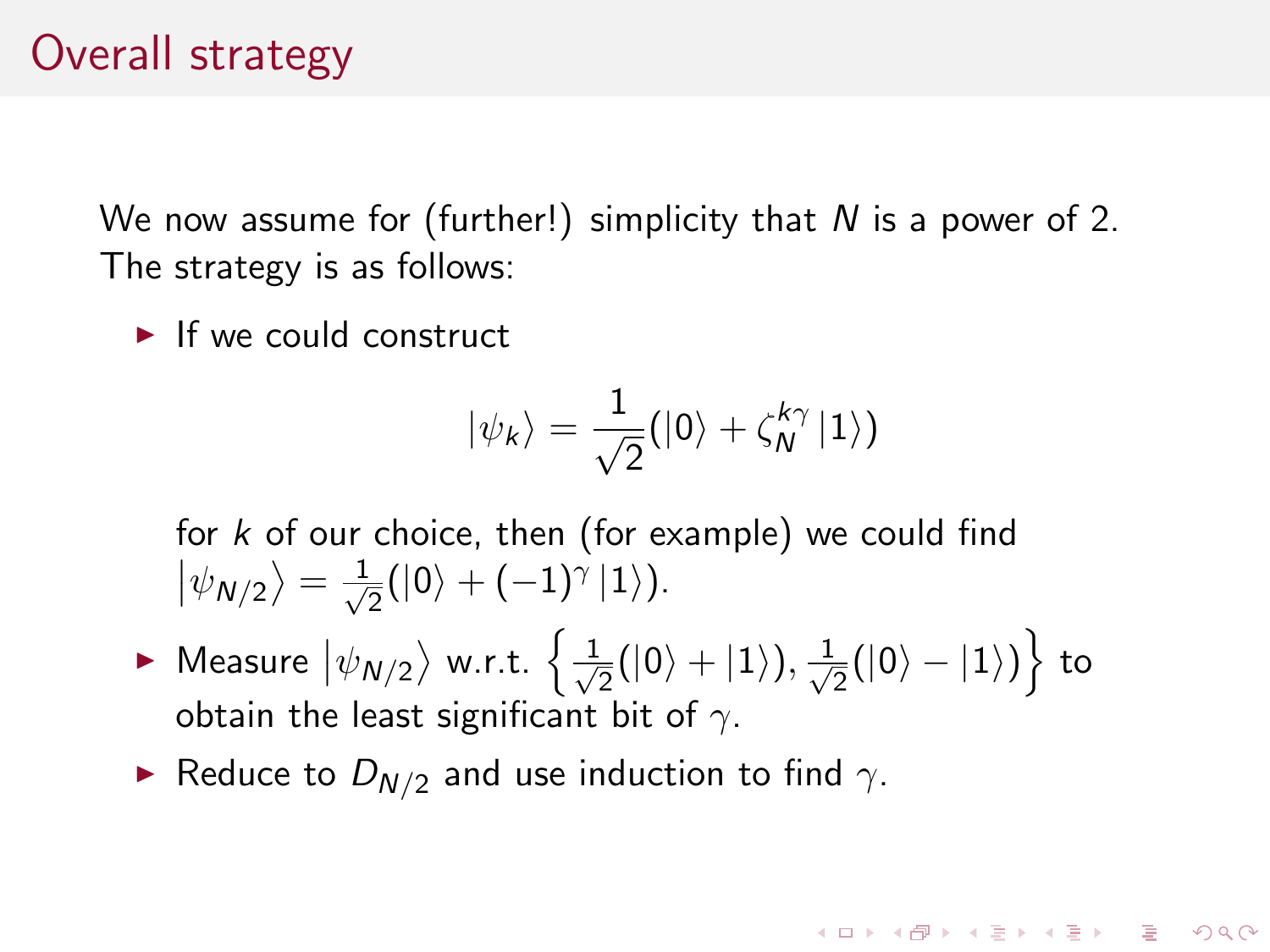### Combining states

We can exert limited control over  $|\psi_k\rangle$  by combining states:

$$
|\psi_p, \psi_q\rangle = \frac{1}{2}(|0,0\rangle + \zeta_N^{p\gamma} |1,0\rangle + \zeta_N^{q\gamma} |0,1\rangle + \zeta_N^{(p+q)\gamma} |1,1\rangle
$$
  
\n
$$
\xrightarrow{\text{CNOT}} \frac{1}{2}(|0,0\rangle + \zeta_N^{p\gamma} |1,1\rangle + \zeta_N^{q\gamma} |0,1\rangle + \zeta_N^{(p+q)\gamma} |1,0\rangle
$$
  
\n
$$
= \frac{1}{\sqrt{2}}(|\psi_{p+q},0\rangle + \zeta_N^{q\gamma} |\psi_{p-q},1\rangle)
$$

We now measure the second register.

- If we get  $|0\rangle$ , then the first register is  $|\psi_{\mathbf{p}+\mathbf{q}}\rangle$ .
- If we get  $|1\rangle$ , then the first register is  $\zeta_N^{q\gamma}$  $\begin{aligned} \mathcal{A}^{q\gamma} \ket{\psi_{p-q}} = \ket{\psi_{p-q}}. \end{aligned}$

We can't control which of  $|\psi_{p\pm q}\rangle$  we get, but we know which one we got.

**KORKAR KERKER EL POLO**